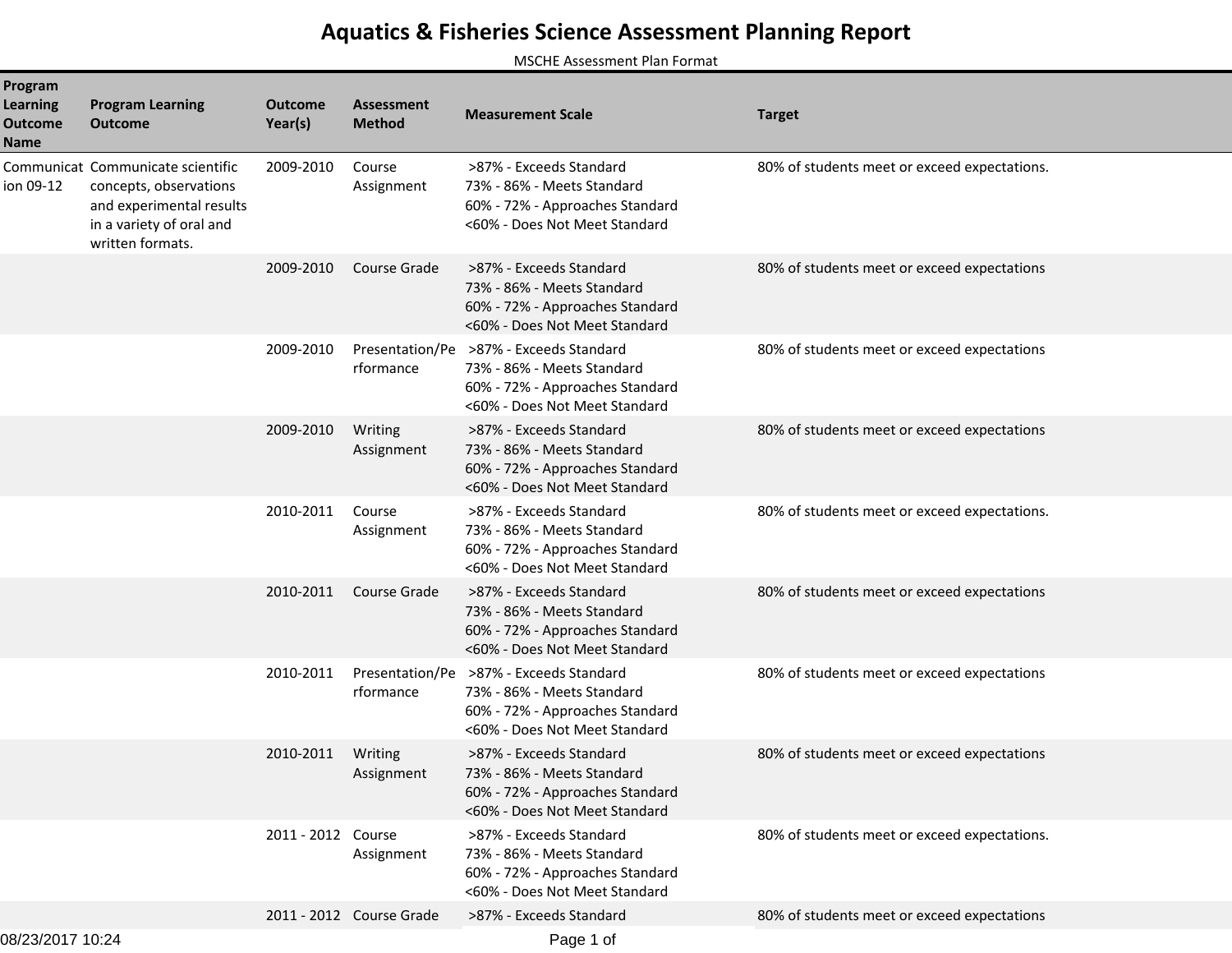| Program                                   |                                                                                                                                                                                                                                                                                                                                                                                                                                                                                       |                           |                                          |                                                                                                                           |                                                    |
|-------------------------------------------|---------------------------------------------------------------------------------------------------------------------------------------------------------------------------------------------------------------------------------------------------------------------------------------------------------------------------------------------------------------------------------------------------------------------------------------------------------------------------------------|---------------------------|------------------------------------------|---------------------------------------------------------------------------------------------------------------------------|----------------------------------------------------|
| <b>Learning</b><br><b>Outcome</b><br>Name | <b>Program Learning</b><br><b>Outcome</b>                                                                                                                                                                                                                                                                                                                                                                                                                                             | <b>Outcome</b><br>Year(s) | <b>Assessment</b><br><b>Method</b>       | <b>Measurement Scale</b>                                                                                                  | <b>Target</b>                                      |
|                                           |                                                                                                                                                                                                                                                                                                                                                                                                                                                                                       |                           | 2011 - 2012 Course Grade                 | 73% - 86% - Meets Standard<br>60% - 72% - Approaches Standard<br><60% - Does Not Meet Standard                            | 80% of students meet or exceed expectations        |
|                                           |                                                                                                                                                                                                                                                                                                                                                                                                                                                                                       |                           | 2011 - 2012 Presentation/Pe<br>rformance | >87% - Exceeds Standard<br>73% - 86% - Meets Standard<br>60% - 72% - Approaches Standard<br><60% - Does Not Meet Standard | 80% of students meet or exceed expectations        |
|                                           |                                                                                                                                                                                                                                                                                                                                                                                                                                                                                       | 2011 - 2012 Writing       | Assignment                               | >87% - Exceeds Standard<br>73% - 86% - Meets Standard<br>60% - 72% - Approaches Standard<br><60% - Does Not Meet Standard | 80% of students meet or exceed expectations        |
| ion 12-15                                 | Communicat Communicate scientific<br>concepts, observations<br>and experimental results<br>in a variety of oral and<br>written formats.                                                                                                                                                                                                                                                                                                                                               | 2012 - 2013               |                                          |                                                                                                                           |                                                    |
|                                           |                                                                                                                                                                                                                                                                                                                                                                                                                                                                                       | 2013 - 2014               |                                          |                                                                                                                           |                                                    |
|                                           |                                                                                                                                                                                                                                                                                                                                                                                                                                                                                       | 2014 - 2015               |                                          |                                                                                                                           |                                                    |
| of Tools 09-<br>12                        | Competency Demonstrate mastery of<br>basic competencies<br>needed to be an effective<br>aquatic science<br>professional, including<br>understanding and<br>application of the most<br>common and important<br>tools of aquatic ecology<br>and fisheries, including<br>organism collection,<br>habitat assessment and<br>related field and<br>laboratory techniques,<br>basic and applied<br>mathematics and<br>numeracy, statistics, and<br>fundamentals of the<br>scientific method. | 2009-2010                 | Course<br>Assignment                     | >87% - Exceeds Standard<br>73% - 86% - Meets Standard<br>60% - 72% - Approaches Standard<br><60% - Does Not Meet Standard | 80% of students meet or exceed expectations (>73%) |
|                                           |                                                                                                                                                                                                                                                                                                                                                                                                                                                                                       | 2009-2010                 | Course Grade                             | >87% - Exceeds Standard<br>73% - 86% - Meets Standard<br>60% - 72% - Approaches Standard<br><60% - Does Not Meet Standard | 80% of students meeting or exceeding expectations  |
|                                           |                                                                                                                                                                                                                                                                                                                                                                                                                                                                                       | 2010-2011                 | Course                                   | >87% - Exceeds Standard                                                                                                   | 80% of students meet or exceed expectations (>73%) |
|                                           |                                                                                                                                                                                                                                                                                                                                                                                                                                                                                       |                           |                                          |                                                                                                                           |                                                    |

08/23/2017 10:24

Page 2 of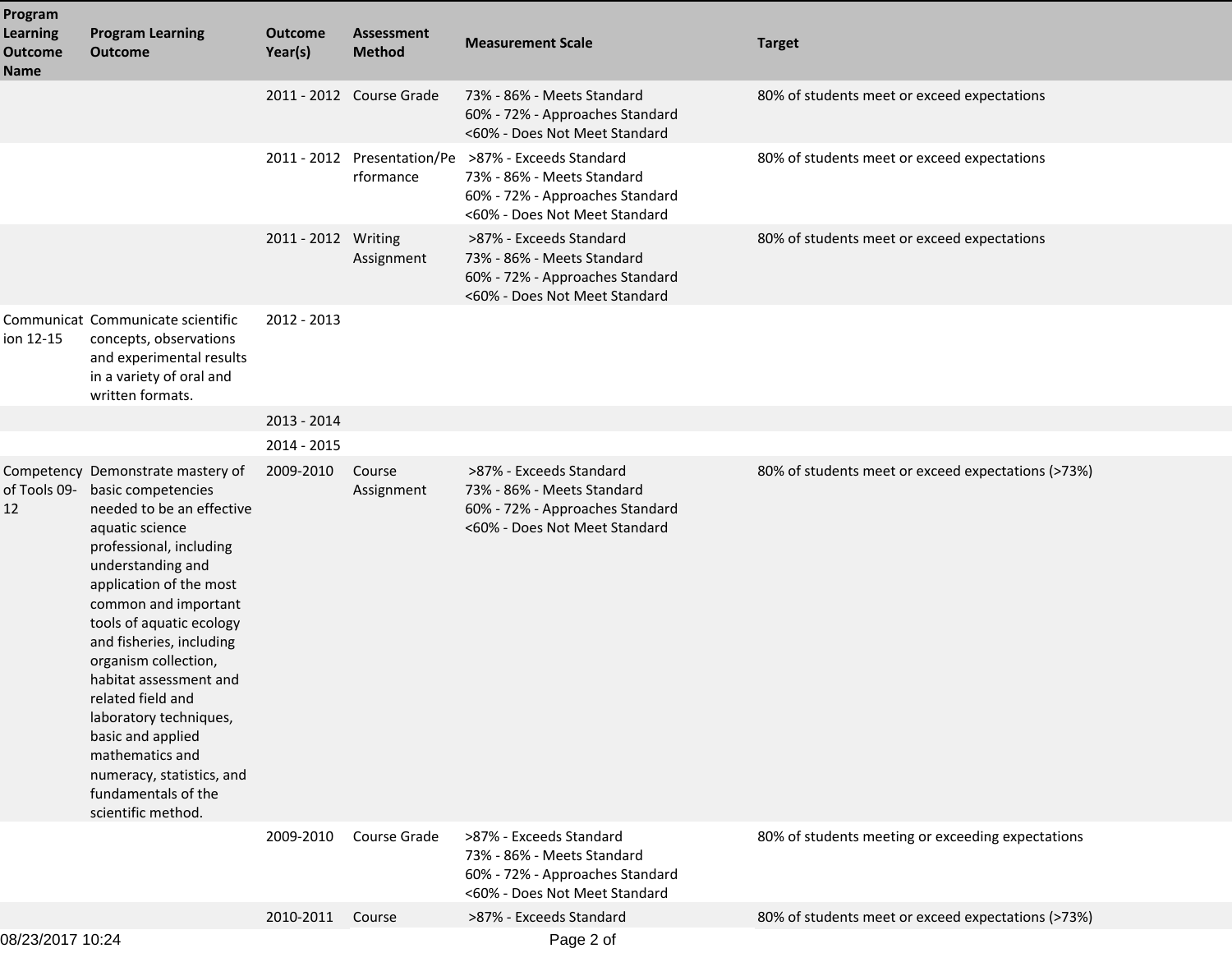| Program<br><b>Learning</b><br><b>Outcome</b> | <b>Program Learning</b><br><b>Outcome</b>                                                                                                                                                                                                                                                                                                                                                                                                                                                          | <b>Outcome</b><br>Year(s) | <b>Assessment</b><br><b>Method</b> | <b>Measurement Scale</b>                                                                                                  | <b>Target</b>                                      |
|----------------------------------------------|----------------------------------------------------------------------------------------------------------------------------------------------------------------------------------------------------------------------------------------------------------------------------------------------------------------------------------------------------------------------------------------------------------------------------------------------------------------------------------------------------|---------------------------|------------------------------------|---------------------------------------------------------------------------------------------------------------------------|----------------------------------------------------|
| <b>Name</b>                                  |                                                                                                                                                                                                                                                                                                                                                                                                                                                                                                    | 2010-2011                 | Assignment                         | 73% - 86% - Meets Standard<br>60% - 72% - Approaches Standard<br><60% - Does Not Meet Standard                            | 80% of students meet or exceed expectations (>73%) |
|                                              |                                                                                                                                                                                                                                                                                                                                                                                                                                                                                                    | 2010-2011                 | Course Grade                       | >87% - Exceeds Standard<br>73% - 86% - Meets Standard<br>60% - 72% - Approaches Standard<br><60% - Does Not Meet Standard | 80% of students meeting or exceeding expectations  |
|                                              |                                                                                                                                                                                                                                                                                                                                                                                                                                                                                                    | 2011 - 2012 Course        | Assignment                         | >87% - Exceeds Standard<br>73% - 86% - Meets Standard<br>60% - 72% - Approaches Standard<br><60% - Does Not Meet Standard | 80% of students meet or exceed expectations (>73%) |
|                                              |                                                                                                                                                                                                                                                                                                                                                                                                                                                                                                    |                           | 2011 - 2012 Course Grade           | >87% - Exceeds Standard<br>73% - 86% - Meets Standard<br>60% - 72% - Approaches Standard<br><60% - Does Not Meet Standard | 80% of students meeting or exceeding expectations  |
| 15                                           | Competency Demonstrate mastery of<br>of Tools 12- basic competencies<br>needed to be an effective<br>aquatic science<br>professional, including<br>understanding and<br>application of the most<br>common and important<br>tools of aquatic ecology<br>and fisheries, including<br>organism collection,<br>habitat assessment and<br>related field and<br>laboratory techniques,<br>basic and applied<br>mathematics and<br>numeracy, statistics, and<br>fundamentals of the<br>scientific method. | 2012 - 2013               |                                    |                                                                                                                           |                                                    |
|                                              |                                                                                                                                                                                                                                                                                                                                                                                                                                                                                                    | 2013 - 2014               |                                    |                                                                                                                           |                                                    |
| Economics<br>and Natural<br>Resource         | Demonstrate<br>understanding of<br>economics and natural<br>Managemen resource management                                                                                                                                                                                                                                                                                                                                                                                                          | 2014 - 2015<br>2009-2010  | Course Grade                       | >87% - Exceeds Standard<br>73% - 86% - Meets Standard<br>61% - 72% - Approaches Standard<br><60% - Does Not Meet Standard | 80% of students meet or exceed expectations (>73%) |
| t Principles<br>09-12                        | principles and techniques<br>(e.g., assessment,                                                                                                                                                                                                                                                                                                                                                                                                                                                    |                           |                                    |                                                                                                                           |                                                    |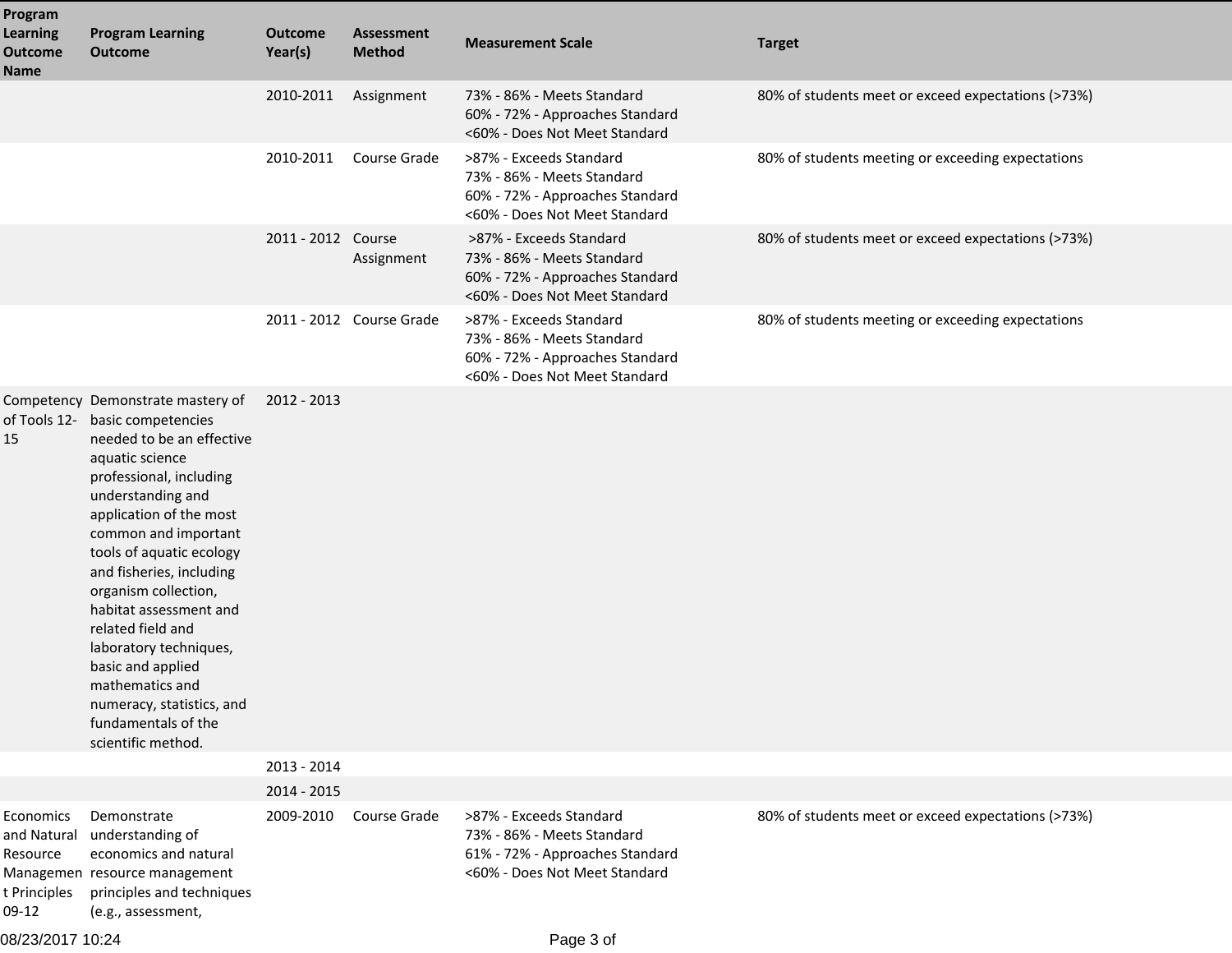| Program<br><b>Learning</b><br><b>Outcome</b><br><b>Name</b>       | <b>Program Learning</b><br><b>Outcome</b>                                                                                                                                                                                                                                                                  | <b>Outcome</b><br>Year(s) | <b>Assessment</b><br><b>Method</b> | <b>Measurement Scale</b>                                                                                                           | <b>Target</b>                                      |
|-------------------------------------------------------------------|------------------------------------------------------------------------------------------------------------------------------------------------------------------------------------------------------------------------------------------------------------------------------------------------------------|---------------------------|------------------------------------|------------------------------------------------------------------------------------------------------------------------------------|----------------------------------------------------|
| Economics<br>and Natural<br>Resource<br>t Principles<br>$09-12$   | intervention, evaluation,<br>and policy development),<br>and appreciate the<br>Managemen complexity of<br>natural/human systems<br>wherein management is<br>applied.                                                                                                                                       | 2009-2010                 | Course Grade                       | >87% - Exceeds Standard<br>73% - 86% - Meets Standard<br>61% - 72% - Approaches Standard<br><60% - Does Not Meet Standard          | 80% of students meet or exceed expectations (>73%) |
|                                                                   |                                                                                                                                                                                                                                                                                                            | 2010-2011                 | Course Grade                       | >87% - Exceeds Standard<br>73% - 86% - Meets Standard<br>61% - 72% - Approaches Standard<br><60% - Does Not Meet Standard          | 80% of students meet or exceed expectations (>73%) |
|                                                                   |                                                                                                                                                                                                                                                                                                            |                           | 2011 - 2012 Course Grade           | >87% - Exceeds Standard<br>73% - 86% - Meets Standard<br>61% - 72% - Approaches Standard<br><60% - Does Not Meet Standard          | 80% of students meet or exceed expectations (>73%) |
| Economics<br>and Natural<br>Resource<br>t Principles<br>$12 - 15$ | Demonstrate<br>understanding of<br>economics and natural<br>Managemen resource management<br>principles and techniques<br>(e.g., assessment,<br>intervention, evaluation,<br>and policy development),<br>and appreciate the<br>complexity of<br>natural/human systems<br>wherein management is<br>applied. | 2012 - 2013               |                                    |                                                                                                                                    |                                                    |
|                                                                   |                                                                                                                                                                                                                                                                                                            | 2013 - 2014               |                                    |                                                                                                                                    |                                                    |
|                                                                   |                                                                                                                                                                                                                                                                                                            | 2014 - 2015               |                                    |                                                                                                                                    |                                                    |
| Familiarity<br>Ecology 09- ecology and<br>12                      | Demonstrate broad<br>with Aquatic familiarity with aquatic<br>environmental systems<br>science, including basic<br>knowledge of physical<br>sciences (e.g., physical,<br>chemical and hydrologic<br>properties of water) and<br>the distribution and<br>functioning of aquatic<br>ecosystems.              | 2009-2010                 | Course Grade                       | >87% - Exceeds Standard<br>73% - 86% - Meets Standard<br>60% - 72% - Approaches Standard<br><60% - Does Not Meet Standard (Active) | 80% of students meet or exceed expectations        |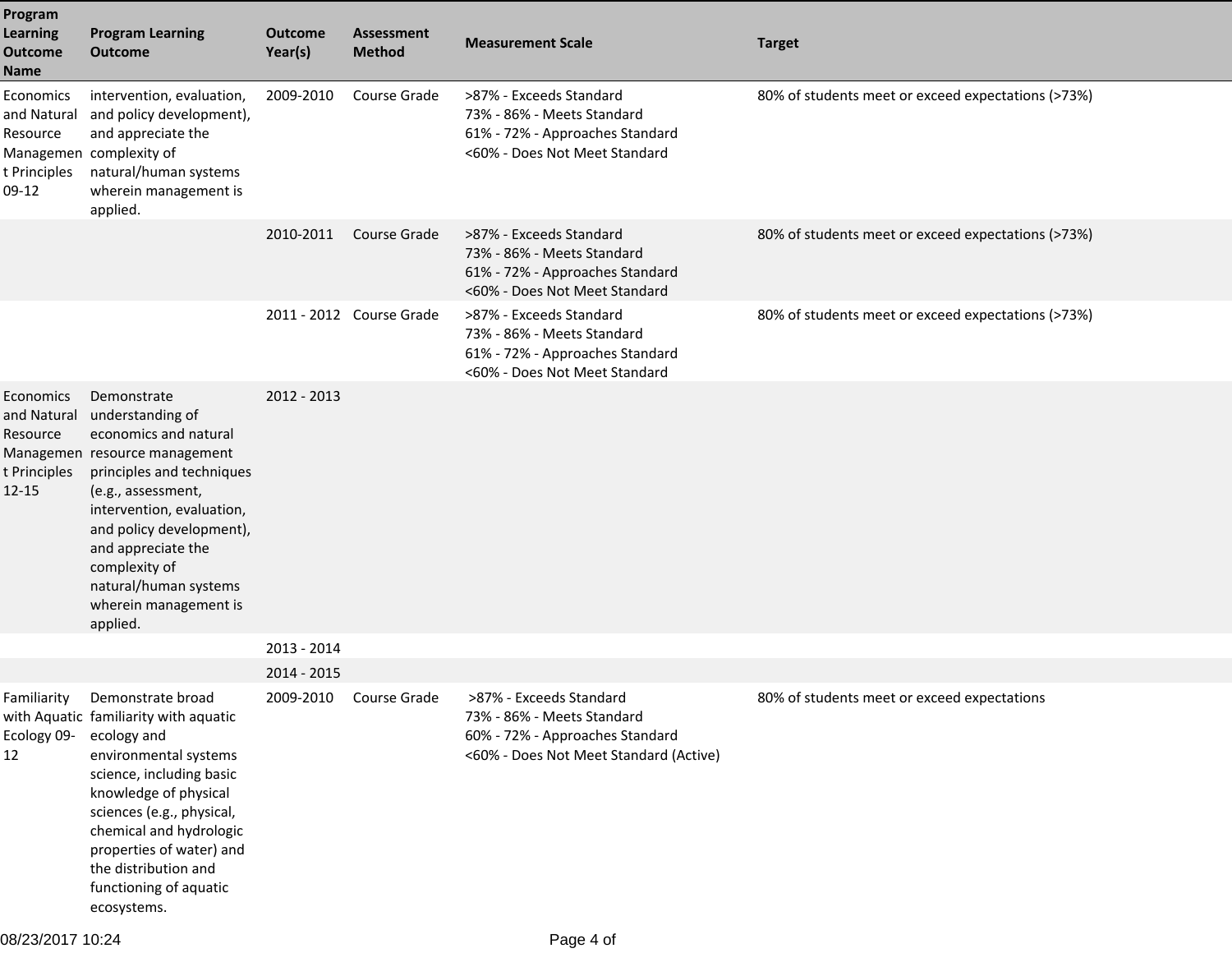| Program<br><b>Learning</b><br><b>Outcome</b><br><b>Name</b> | <b>Program Learning</b><br><b>Outcome</b>                                                                                                                                                                                                                                                                                       | <b>Outcome</b><br>Year(s) | <b>Assessment</b><br><b>Method</b> | <b>Measurement Scale</b>                                                                                                           | <b>Target</b>                                  |
|-------------------------------------------------------------|---------------------------------------------------------------------------------------------------------------------------------------------------------------------------------------------------------------------------------------------------------------------------------------------------------------------------------|---------------------------|------------------------------------|------------------------------------------------------------------------------------------------------------------------------------|------------------------------------------------|
|                                                             |                                                                                                                                                                                                                                                                                                                                 | 2010-2011                 | Course Grade                       | >87% - Exceeds Standard<br>73% - 86% - Meets Standard<br>60% - 72% - Approaches Standard<br><60% - Does Not Meet Standard (Active) | 80% of students meet or exceed expectations    |
|                                                             |                                                                                                                                                                                                                                                                                                                                 |                           | 2011 - 2012 Course Grade           | >87% - Exceeds Standard<br>73% - 86% - Meets Standard<br>60% - 72% - Approaches Standard<br><60% - Does Not Meet Standard (Active) | 80% of students meet or exceed expectations    |
| Familiarity<br>Ecology 12-<br>15                            | Demonstrate broad<br>with Aquatic familiarity with aquatic<br>ecology and<br>environmental systems<br>science, including basic<br>knowledge of physical<br>sciences (e.g., physical,<br>chemical and hydrologic<br>properties of water) and<br>the distribution and<br>functioning of aquatic<br>ecosystems.                    | 2012 - 2013               |                                    |                                                                                                                                    |                                                |
|                                                             |                                                                                                                                                                                                                                                                                                                                 | 2013 - 2014               |                                    |                                                                                                                                    |                                                |
|                                                             |                                                                                                                                                                                                                                                                                                                                 | 2014 - 2015               |                                    |                                                                                                                                    |                                                |
| Familiarity<br>with Fishes<br>$09-12$                       | Demonstrate broad<br>familiarity with fishes and<br>other aquatic organisms<br>from both freshwater and<br>marine environments, as<br>well as breadth in<br>organismal diversity of<br>plants or microbes and<br>animals, including their<br>taxonomy, evolution,<br>anatomy, physiology,<br>distribution, and life<br>history. | 2009-2010                 | Course<br>Assignment               | >87% - Exceeds Standard<br>73% - 86% - Meets Standard<br>60% - 72% - Approaches Standard<br><60% - Does Not Meet Standard          | 80% Meet or Exceed Standard (>73%)             |
|                                                             |                                                                                                                                                                                                                                                                                                                                 | 2009-2010                 | Course Grade                       | >87% - Exceeds Standard<br>73% - 86% - Meets Standard<br>60% - 72% - Approaches Standard<br><60% - Does Not Meet Standard          | 80% of students Meet or Exceed Standard (>73%) |
|                                                             |                                                                                                                                                                                                                                                                                                                                 | 2010-2011                 | Course<br>Assignment               | >87% - Exceeds Standard<br>73% - 86% - Meets Standard<br>60% - 72% - Approaches Standard                                           | 80% Meet or Exceed Standard (>73%)             |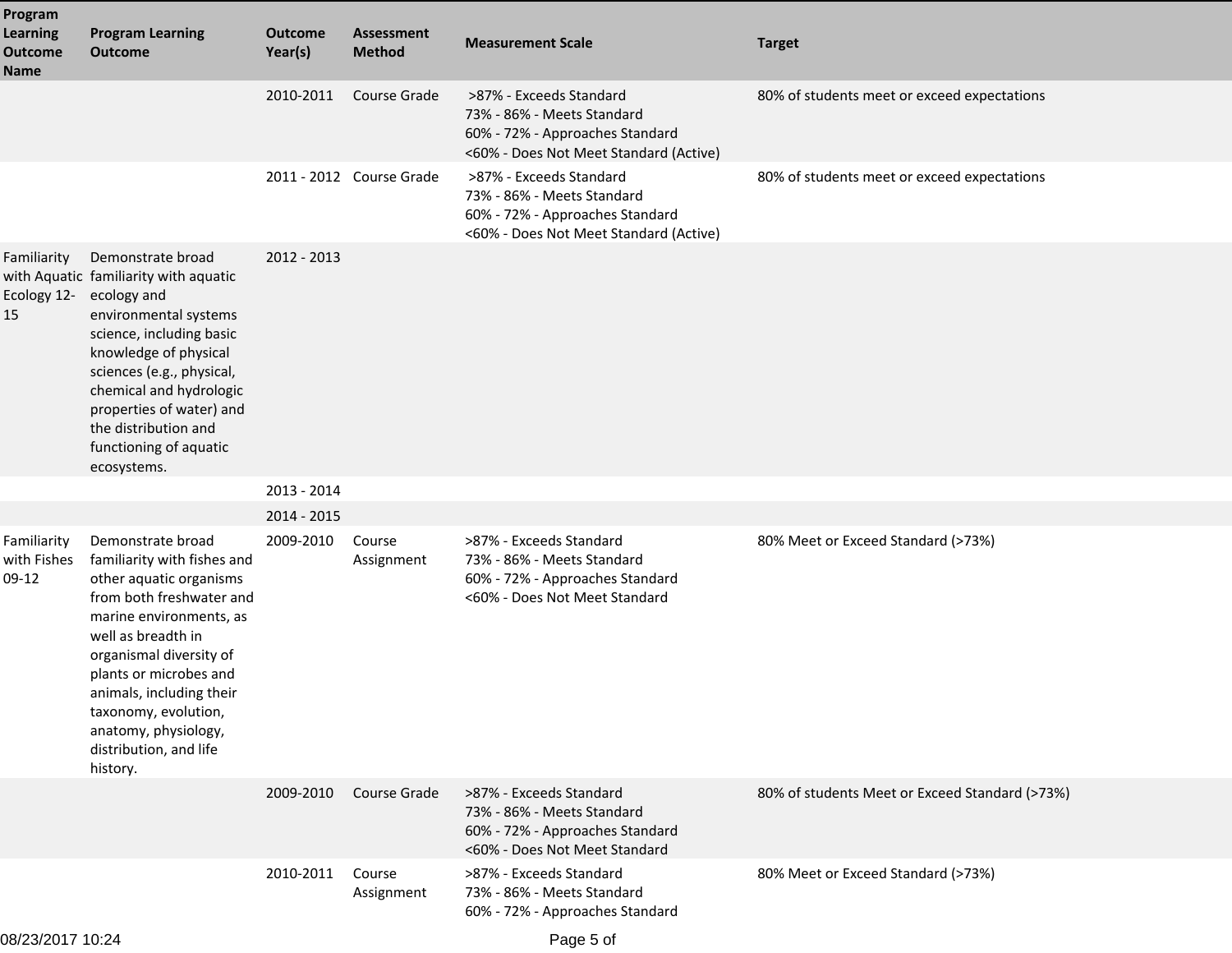| Program                                          |                                                                                                                                                                                                                                                                                                                                 |                           |                                    |                                                                                                                           |                                                     |
|--------------------------------------------------|---------------------------------------------------------------------------------------------------------------------------------------------------------------------------------------------------------------------------------------------------------------------------------------------------------------------------------|---------------------------|------------------------------------|---------------------------------------------------------------------------------------------------------------------------|-----------------------------------------------------|
| <b>Learning</b><br><b>Outcome</b><br><b>Name</b> | <b>Program Learning</b><br><b>Outcome</b>                                                                                                                                                                                                                                                                                       | <b>Outcome</b><br>Year(s) | <b>Assessment</b><br><b>Method</b> | <b>Measurement Scale</b>                                                                                                  | <b>Target</b>                                       |
|                                                  |                                                                                                                                                                                                                                                                                                                                 | 2010-2011                 | Course<br>Assignment               | <60% - Does Not Meet Standard                                                                                             | 80% Meet or Exceed Standard (>73%)                  |
|                                                  |                                                                                                                                                                                                                                                                                                                                 | 2010-2011                 | Course Grade                       | >87% - Exceeds Standard<br>73% - 86% - Meets Standard<br>60% - 72% - Approaches Standard<br><60% - Does Not Meet Standard | 80% of students Meet or Exceed Standard (>73%)      |
|                                                  |                                                                                                                                                                                                                                                                                                                                 | 2011 - 2012 Course        | Assignment                         | >87% - Exceeds Standard<br>73% - 86% - Meets Standard<br>60% - 72% - Approaches Standard<br><60% - Does Not Meet Standard | 80% Meet or Exceed Standard (>73%)                  |
|                                                  |                                                                                                                                                                                                                                                                                                                                 |                           | 2011 - 2012 Course Grade           | >87% - Exceeds Standard<br>73% - 86% - Meets Standard<br>60% - 72% - Approaches Standard<br><60% - Does Not Meet Standard | 80% of students Meet or Exceed Standard (>73%)      |
| Familiarity<br>with Fishes<br>$12 - 15$          | Demonstrate broad<br>familiarity with fishes and<br>other aquatic organisms<br>from both freshwater and<br>marine environments, as<br>well as breadth in<br>organismal diversity of<br>plants or microbes and<br>animals, including their<br>taxonomy, evolution,<br>anatomy, physiology,<br>distribution, and life<br>history. | 2012 - 2013               |                                    |                                                                                                                           |                                                     |
|                                                  |                                                                                                                                                                                                                                                                                                                                 | 2013 - 2014               |                                    |                                                                                                                           |                                                     |
|                                                  |                                                                                                                                                                                                                                                                                                                                 | 2014 - 2015               |                                    |                                                                                                                           |                                                     |
| Knowledge<br>of<br>12                            | Demonstrate knowledge<br>of structure, function and<br>Structure/Fu organization at molecular,<br>nction/Orga cellular and organismal<br>nization 09- levels, as well as micro-<br>and macro-evolutionary<br>processes that contribute<br>to adaptations and<br>biodiversity.                                                   | 2009-2010                 | Course Grade                       | >87% - Exceeds Standard<br>73% - 86% - Meets Standard<br>60% - 72% - Approaches Standard<br><60% - Does Not Meet Standard | 80% Meet or Exceed Standard (>73%)                  |
|                                                  |                                                                                                                                                                                                                                                                                                                                 | 2009-2010                 | Course Grade                       | >87% - Exceeds Standard<br>73% - 86% - Meets Standard<br>60% - 72% - Approaches Standard<br><60% - Does Not Meet Standard | 80% of students will Meet or Exceed Standard (>73%) |